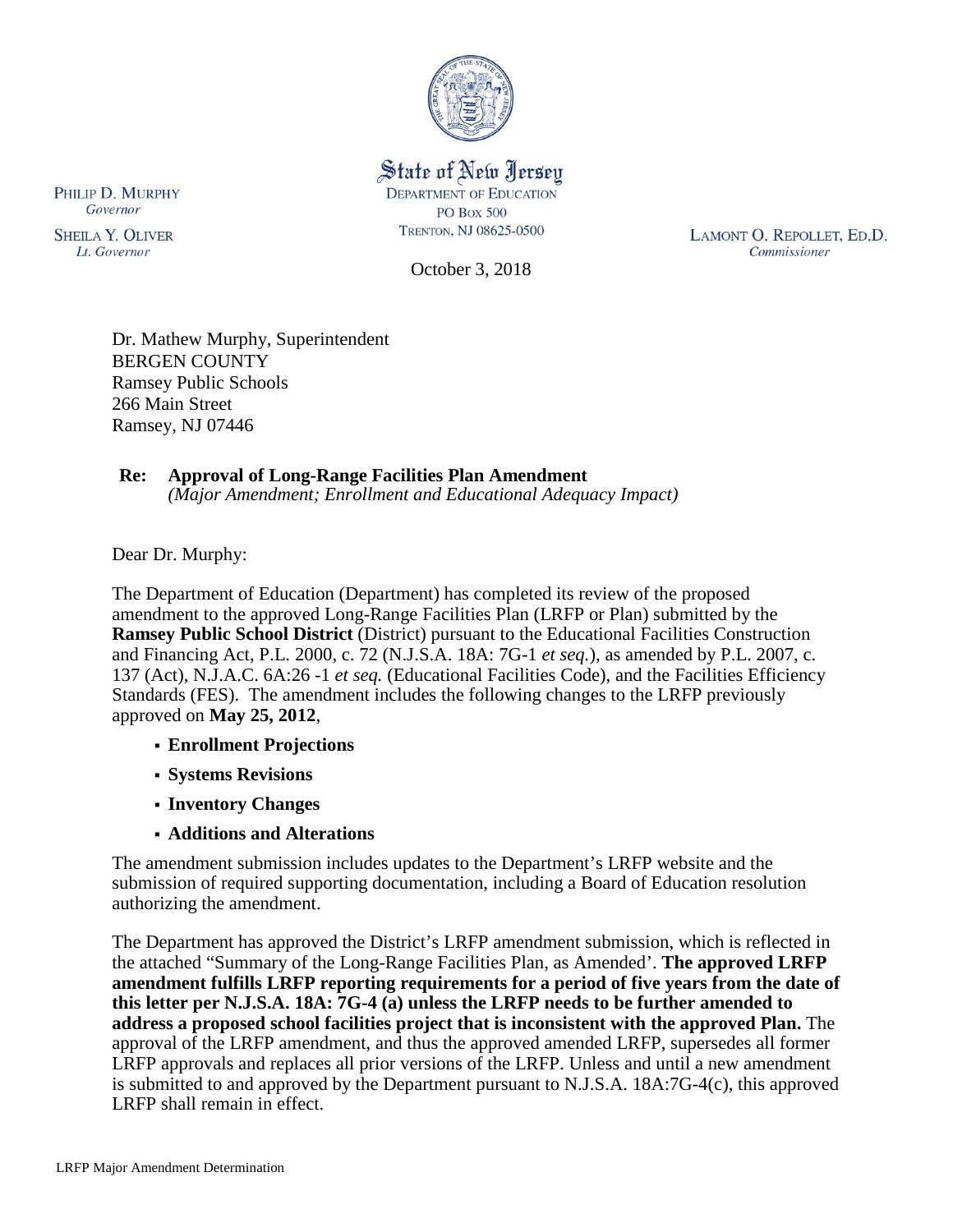Approval of the LRFP, and any projects and costs listed therein, does not imply approval of an individual school facilities project or its corresponding costs and eligibility for State support under the Act. Similarly, approval of the LRFP does not imply approval of portions of the Plan that are inconsistent with the Department's FES and proposed building demolition or replacement. Determination of preliminary eligible costs and final eligible costs will be made at the time of the approval of a particular school facilities project pursuant to N.J.S.A. 18A:7G-5. The District must submit a feasibility study as part of the school facilities project approval process, pursuant to N.J.S.A. 18A:7G-7b, to support proposed building demolition or replacement. The feasibility study should demonstrate that a building might pose a risk to the safety of the occupants after rehabilitation or that rehabilitation is not cost-effective.

Please contact Anthony Brun at the Office of School Facilities, at telephone number (609) 376-3669 or email at [anthony.brun@doe.nj.gov](mailto:anthony.brun@doe.nj.gov) with any questions you may have.

Sincerely,

Bernard E. Piara J.

Bernard E. Piaia, Jr. Director, Office of School Facilities

BEP:ab:

Enclosure

c: Lamont O. Repollet, ED.D., Commissioner Joseph Zarra, Interim Executive Essex County Superintendent Thomas O'Hern, Ramsey Public School District Business Administrator Frank Messineo, Solutions Architecture Susan Kutner, Deputy Director, Office of School Planning Anthony Brun, Educational Program Development Specialist, Office of School Facilities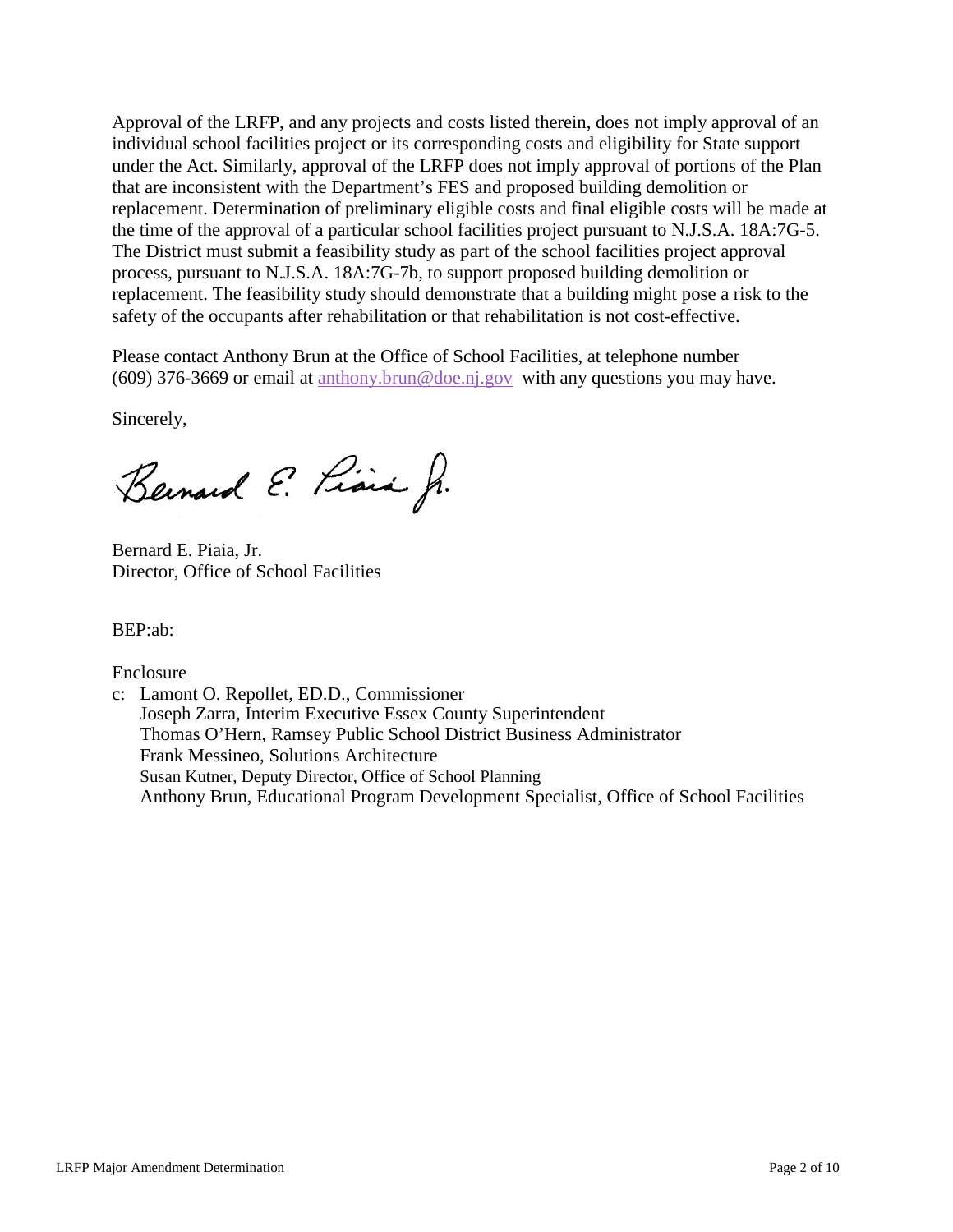# **Ramsey Public School District**

# **Summary of the Long-Range Facilities Plan, as Amended**

The Department of Education (Department) has completed its review of the Long-Range Facilities Plan (LRFP or Plan) amendment submitted by the **Ramsey Public School District** (District) pursuant to the Educational Facilities Construction and Financing Act, P.L. 2000, c. 72 (N.J.S.A. 18A: 7G-1 *et seq.*), as amended by P.L. 2007, c. 137 (Act), N.J.A.C. 6A:26-1 et seq. (Educational Facilities Code), and the Facilities Efficiency Standards (FES).

This is the Department's summary of the District's LRFP, as amended. The summary is based on the standards set forth in the Act, the Educational Facilities Code, the FES, District-entered data in the Department's LRFP website, and District-supplied supporting documentation. The referenced reports in *italic* text are standard LRFP reports available on the Department's LRFP website.

#### **1. Inventory Overview**

The District provides services for students in grades Pre K-12. The predominant existing school grade configuration is Pre-K-12. The predominant proposed school grade configuration is Pre-K-12. The District is classified as "under 55" for funding purposes.

The District identified existing and proposed schools, sites, buildings, playgrounds, playfields, and parking lots in its LRFP. The total number of existing and proposed district-owned or leased schools, sites, and buildings are listed in Table 1. A detailed description of each asset can be found in the LRFP website report titled *"Site Asset Inventory Report."* Section 6 of this Summary lists work proposed at each school.

|                                                      | <b>Existing</b> | <b>Proposed</b> |
|------------------------------------------------------|-----------------|-----------------|
| Sites:                                               |                 |                 |
| <b>Total Number of Sites</b>                         |                 |                 |
| Number of Sites with no Buildings                    |                 |                 |
| Number of Sites with no Instructional Buildings      |                 |                 |
| <b>Schools and Buildings:</b>                        |                 |                 |
| Total Number of Schools with Enrollments*            |                 |                 |
| <b>Total Number of Instructional Buildings</b>       |                 |                 |
| Total Number of Administrative and Utility Buildings |                 |                 |
| <b>Total Number of Athletic Facilities</b>           |                 |                 |
| <b>Total Number of Parking Structures</b>            |                 |                 |
| <b>Total Number of Temporary Facilities</b>          |                 |                 |

### **Table 1: Inventory Summary**

*\*Includes schools with three-digit Department code numbers and Fall Report enrollments.*

**As directed by the Department, incomplete school facilities projects that have project approval from the Department are represented as "existing" in the Plan.** District schools with incomplete approved projects that include new construction or the reconfiguration of existing program space are as follows: "n/a".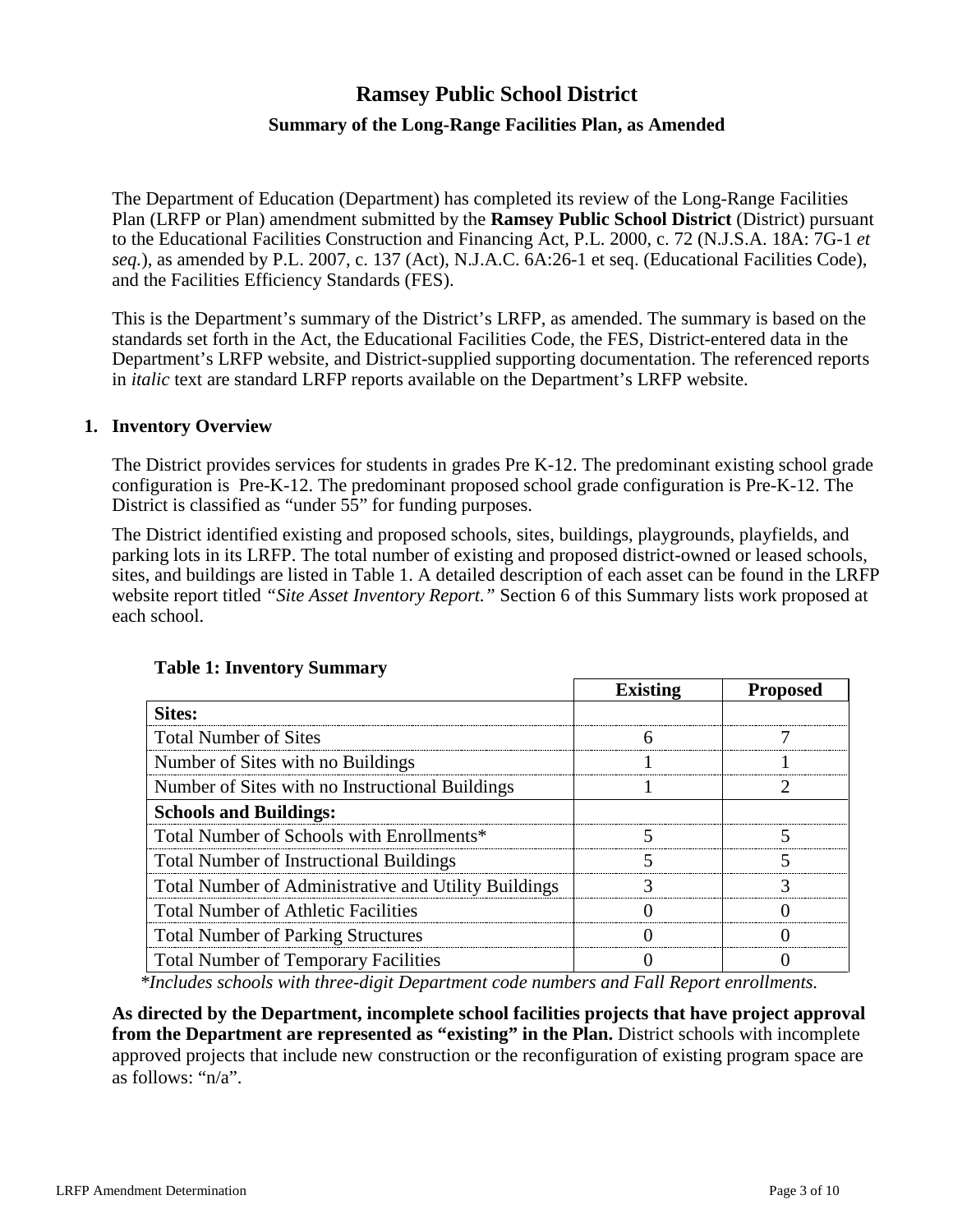Major conclusions are as follows:

- The District is proposing to **increase** the existing number of District-owned or leased sites.
- The District is proposing to maintain the existing number of District-operated schools.
- The District is proposing to maintain the existing number of District-owned or leased instructional buildings.
- The District is proposing to maintain the existing number of District-owned or leased noninstructional buildings.

**FINDINGS** The Department has determined that the proposed inventory is adequate for approval of the District's LRFP amendment. However, the LRFP determination does not imply approval of an individual school facilities project listed within the LRFP. The District must submit individual project applications for project approval. If building demolition or replacement is proposed, the District must submit a feasibility study, pursuant to N.J.S.A. 18A:7G-7b, as part of the application for the specific school facilities project.

# **2. District Enrollments and School Grade Alignments**

The District determined the number of students, or "proposed enrollments," to be accommodated in the LRFP on a district-wide basis and in each school. The District's existing and proposed enrollments and the cohort-survival projection provided by the Department on the LRFP website are listed in Table 2. Detailed information can be found in the LRFP website report titled "*Enrollment Projection Detail."* Existing and proposed school enrollments and grade alignments can be found in the report titled *"Enrollment and School Grade Alignment."*

|                                | Actual<br><b>Enrollments</b><br>2012-2013<br>school year | <b>District Proposed</b><br><b>Enrollments</b> | Department's<br><b>LRFP Website</b><br>Projection |
|--------------------------------|----------------------------------------------------------|------------------------------------------------|---------------------------------------------------|
| Grades K-12:                   |                                                          |                                                |                                                   |
| Grades K-5, including SCSE     | 1,253                                                    | 1.023                                          | N/A                                               |
| Grades 6-8, including SCSE     | 785                                                      | 673                                            | N/A                                               |
| Grades 9-12, including SCSE    | 979                                                      | 812                                            | N/A                                               |
| <b>Totals K-12</b>             | 3,017                                                    | 2,508                                          |                                                   |
| Pre-Kindergarten:              |                                                          |                                                |                                                   |
| Pre-Kindergarten, Age 3        |                                                          | 11                                             | N/A                                               |
| Pre-Kindergarten, Age 4        | 53                                                       | 32                                             | N/A                                               |
| Pre-Kindergarten, SCSE         | $\left( \right)$                                         | 7                                              | N/A                                               |
| <b>Totals Pre-Kindergarten</b> | 53                                                       | 50                                             |                                                   |

### **Table 2: Enrollment Comparison**

*"SCSE" = Self-Contained Special Education*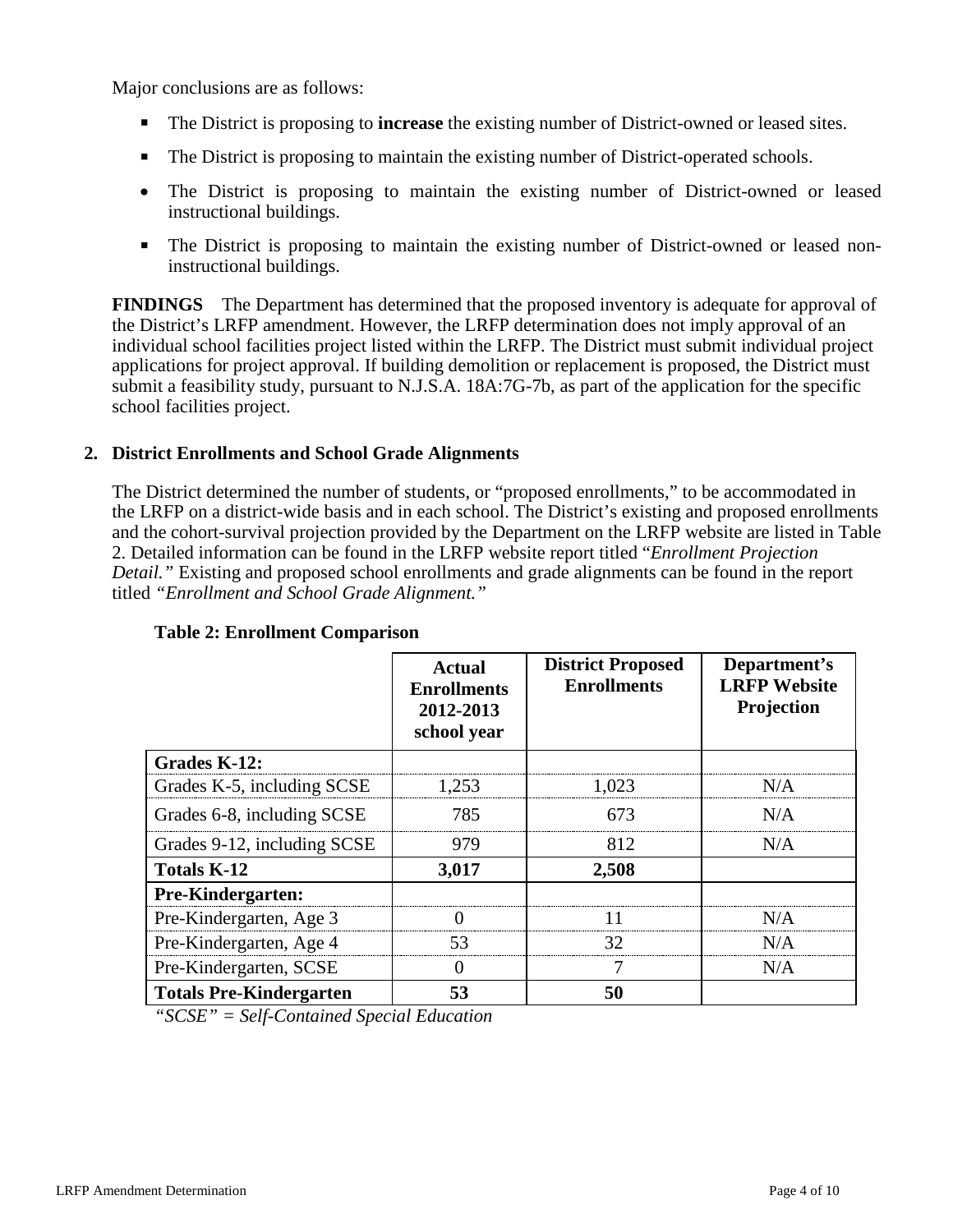Major conclusions are as follows:

- The District did not select the Department's LRFP website projection. Supporting documentation was submitted to the Department as required to justify the proposed enrollments.
- The District is planning for **decreasing** enrollments.
- The District is not an ECPA (Early Childhood Program Aid) District.

FINDINGS The Department has determined that the District's proposed enrollments are supportable for approval of the District's LRFP amendment. The Department will require a current enrollment projection at the time an application for a school facilities project is submitted incorporating the District's most recent Fall Enrollment Report in order to verify that the LRFP's planned capacity is appropriate for the updated enrollments.

### **3. FES and District Practices Capacity**

The proposed room inventories for each school were analyzed to determine whether the LRFP provides adequate capacity for the proposed enrollments. Two capacity calculation methods, called "FES Capacity" and "District Practices Capacity," were used to assess existing and proposed school capacity in accordance with the FES and District program delivery practices. A third capacity calculation, called "Functional Capacity," determines Unhoused Students and potential State support for school facilities projects. Functional Capacity is analyzed in Section 5 of this Summary.

- *FES Capacity* only assigns capacity to pre-kindergarten *(if district-owned or operated),* kindergarten, general, and self-contained special education classrooms. No other room types are considered to be capacity-generating**.** Class size is based on the FES and is prorated for classrooms that are sized smaller than FES classrooms. FES Capacity is most accurate for elementary schools, or schools with non-departmentalized programs, in which instruction is "homeroom" based. This capacity calculation may also be accurate for middle schools depending upon the program structure. However, this method usually significantly understates available high school capacity since specialized spaces that are typically provided in lieu of general classrooms are not included in the capacity calculations.
- *District Practices Capacity* allows the District to include specialized room types in the capacity calculations and adjust class size to reflect actual practices. This calculation is used to review capacity and enrollment coordination in middle and high schools.

A capacity utilization factor in accordance with the FES is included in both capacity calculations. A 90% capacity utilization rate is applied to classrooms serving grades K-8. An 85% capacity utilization rate is applied to classrooms serving grades 9-12. No capacity utilization factor is applied to preschool classrooms.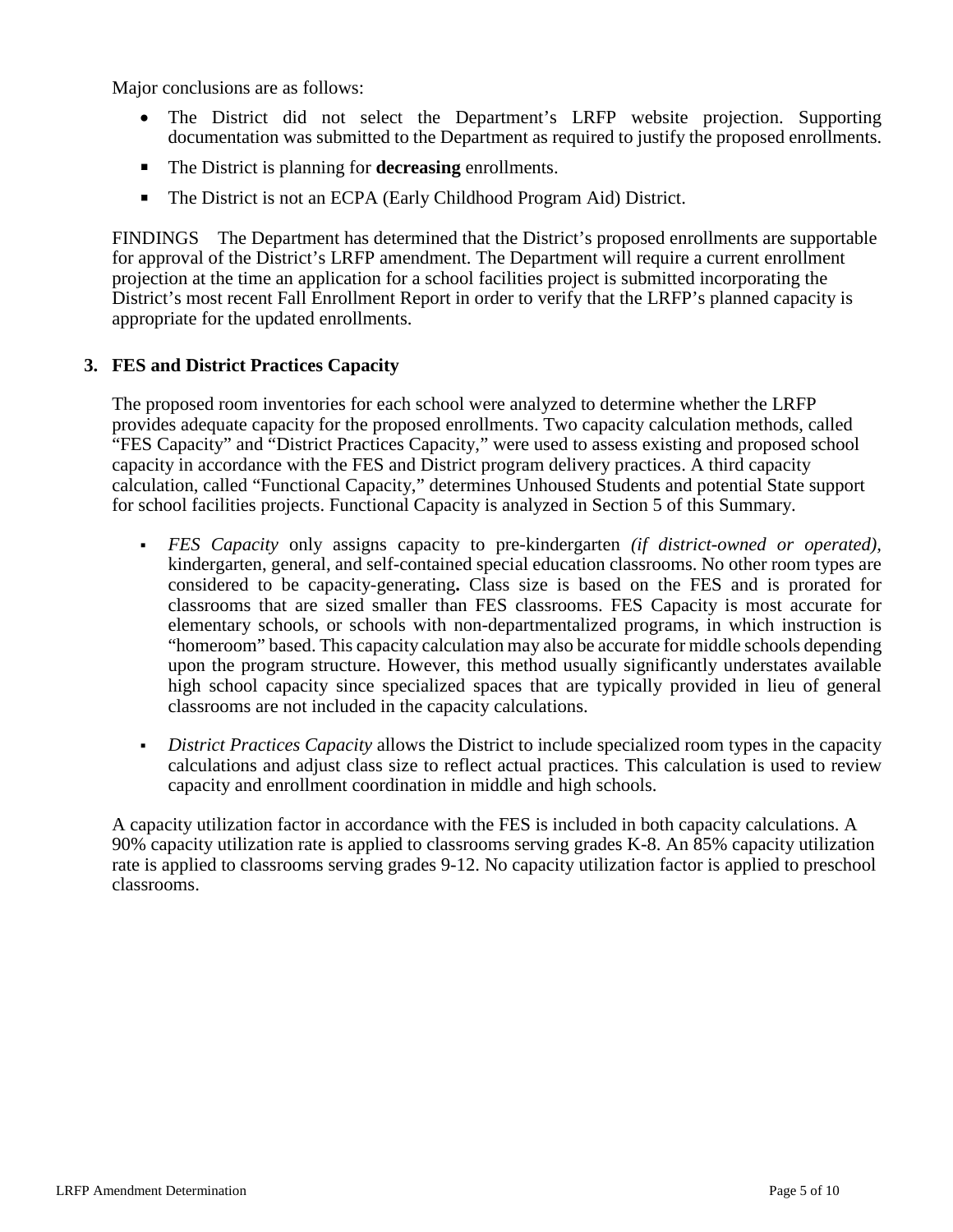Table 3 provides a summary of proposed enrollments and District-wide capacities. Detailed information can be found in the LRFP website report titled "*FES and District Practices Capacity."*

|                                          | <b>Total FES Capacity</b> | <b>Total District Practices</b><br>Capacity |
|------------------------------------------|---------------------------|---------------------------------------------|
| (A) Proposed Enrollments                 | 2,558                     | 2.558                                       |
| (B) Existing Capacity                    | 2,654.28                  | 2,501.90                                    |
| <i>*Existing Capacity Status (B)-(A)</i> | 96.28                     | $-56.10$                                    |
| (C) Proposed Capacity                    | 2,826.54                  | 2,609.05                                    |
| <i>*Proposed Capacity Status (C)-(A)</i> | 268.54                    | 51.05                                       |

**Table 3: FES and District Practices Capacity Summary**

*\* Positive numbers signify surplus capacity; negative numbers signify inadequate capacity. Negative values for District Practices capacity are acceptable if proposed enrollments do not exceed 100% capacity utilization.*

Major conclusions are as follows:

- The District has adequately coordinated proposed school capacities and enrollments in the LRFP for grade groups with proposed new construction.
- Adequate justification has been provided by the District if capacity for a school with proposed work in the LRFP deviates from the proposed enrollments by more than 5%.

FINDINGS The Department has determined that proposed District capacity, in accordance with the proposed enrollments, is adequate for approval of the District's LRFP amendment. The Department will require a current enrollment projection at the time an application for a school facilities project is submitted, incorporating the District's most recent Fall Enrollment Report, in order to verify that the LRFP's planned capacity meets the District's updated enrollments.

### **4. Functional Capacity and Unhoused Students Prior to Proposed Work**

*Functional Capacity* was calculated and compared to the proposed enrollments to provide a preliminary estimate of Unhoused Students and new construction funding eligibility. Functional Capacity is the adjusted gross square footage of a school building *(total gross square feet minus excluded space)* divided by the minimum area allowance per Full-time Equivalent student for the grade level contained therein. Unhoused Students is the number of students projected to be enrolled in the District that exceeds the Functional Capacity of the District's schools pursuant to N.J.A.C. 6A:26-  $2.2(c)$ .

*"Excluded Square Feet"* in the LRFP Functional Capacity calculation includes (1) square footage exceeding the FES for any pre-kindergarten, kindergarten, general education, or self-contained special education classroom; (2) grossing factor square footage *(corridors, stairs, mechanical rooms, etc.)* that exceeds the FES allowance, and (3) square feet proposed to be demolished or discontinued from use. Excluded square feet may be revised during the review process for individual school facilities projects.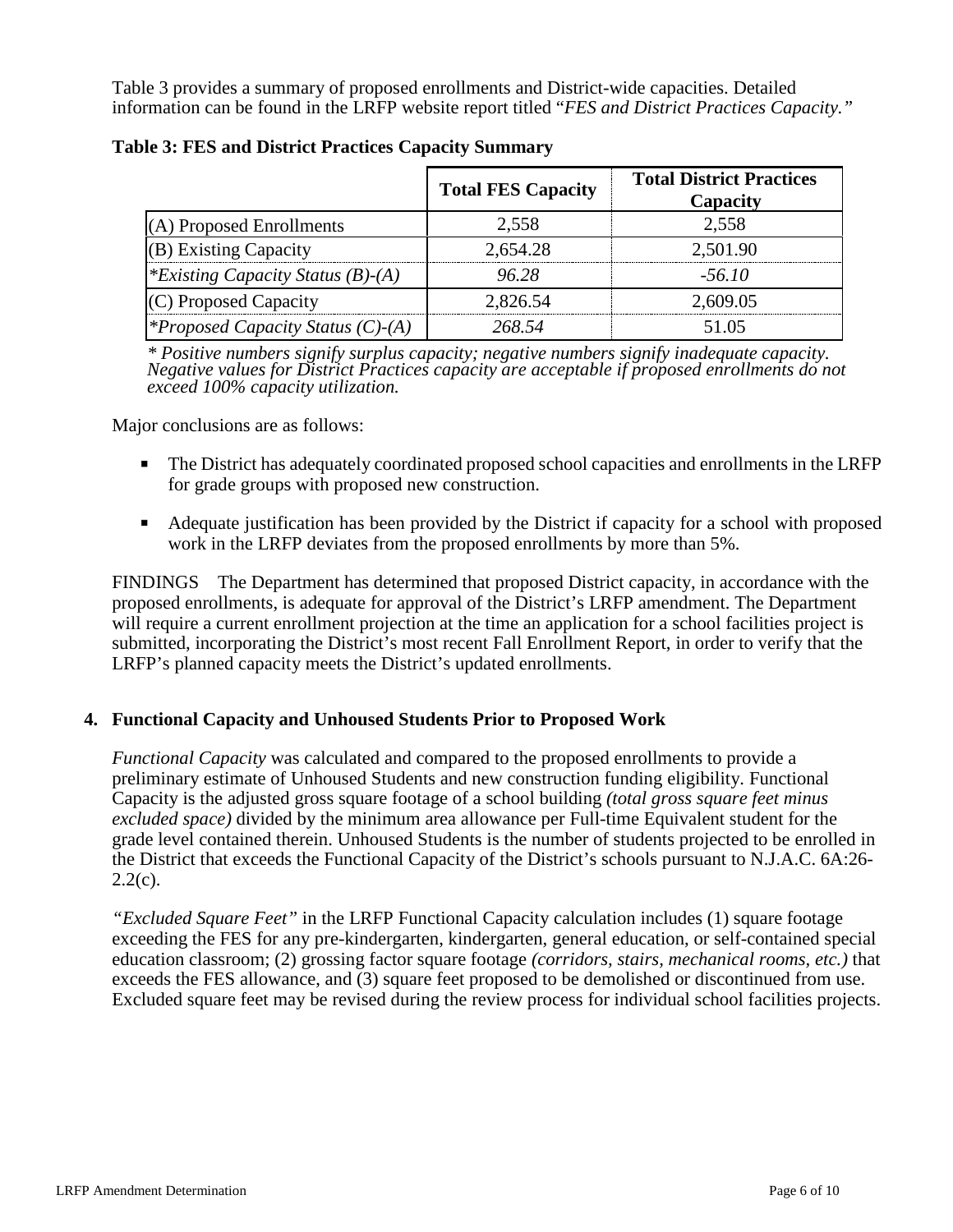Table 4 provides a preliminary assessment of Functional Capacity, Unhoused Students, and Estimated Maximum Approved Area for the various grade groups in accordance with the FES. Detailed information concerning the calculation and preliminary excluded square feet can be found in the LRFP website reports titled *"Functional Capacity and Unhoused Students*" and *"Functional Capacity Excluded Square Feet."*

|                      |            |            | $C = A-B$       |                | $E = C x D$          |
|----------------------|------------|------------|-----------------|----------------|----------------------|
|                      | Proposed   | Estimated  | Unhoused        | Area           | Estimated            |
|                      | Enrollment | Existing   | <b>Students</b> | Allowance      | Maximum              |
|                      |            | Functional |                 | (gsf/students) | <b>Approved Area</b> |
|                      |            | Capacity   |                 |                | for Unhoused         |
|                      |            |            |                 |                | <b>Students</b>      |
| Preschool (SCSE PK)  |            |            |                 | 125.00         | 875.00               |
| Elementary $(K-5)^*$ | 1.023      | 1,361.95   |                 | 125.00         |                      |
| Middle $(6-8)$       | 673        | 713.41     |                 | 134.00         |                      |
| High $(9-12)$        | 812        | 1,062.53   |                 | 151.00         |                      |
| Totals K-12*         | 2,508      | 3,137.89   |                 |                |                      |

**Table 4: Functional Capacity and Unhoused Students Prior to Proposed Work**

*\*Pre-kindergarten students are not included in the calculations.* 

Major conclusions are as follows:

- The calculations for "Estimated Existing Functional Capacity" school facilities projects that have been approved by the Department but were not under construction or complete at the time of the submission of the LRFP amendment.
- The District, based on the preliminary LRFP assessment, does not have Unhoused Students for the following FES grade groups: "**Grades K-5, 6-8, and 9-12**".
- The District, based on the preliminary LRFP assessment, does have Unhoused Students for the following FES grade groups: "**Grade Pre-K**".
- The District is not an ECPA district. Therefore, pre-kindergarten students are not included in the calculations. Unhoused pre-kindergarten self-contained special education students are eligible for State support. A determination of square footage eligible for State support will be made at the time an application for a specific school facilities project is submitted to the Department for review and approval.
- The District is not proposing to demolish or discontinue the use of existing District-owned instructional space. The Functional Capacity calculation excludes square feet proposed to be demolished or discontinued for the following FES grade groups: n/a.

**FINDINGS** Functional Capacity and Unhoused Students calculated in the LRFP are preliminary estimates. Justification for square footage in excess of the FES and the determination of additional excluded square feet, Preliminary Eligible Costs (PEC), and Final Eligible Costs (FEC) will be included in the review process for specific school facilities projects. A feasibility study undertaken by the District is required if building demolition or replacement is proposed per N.J.A.C. 6A:26-  $2.3(b)(10)$ .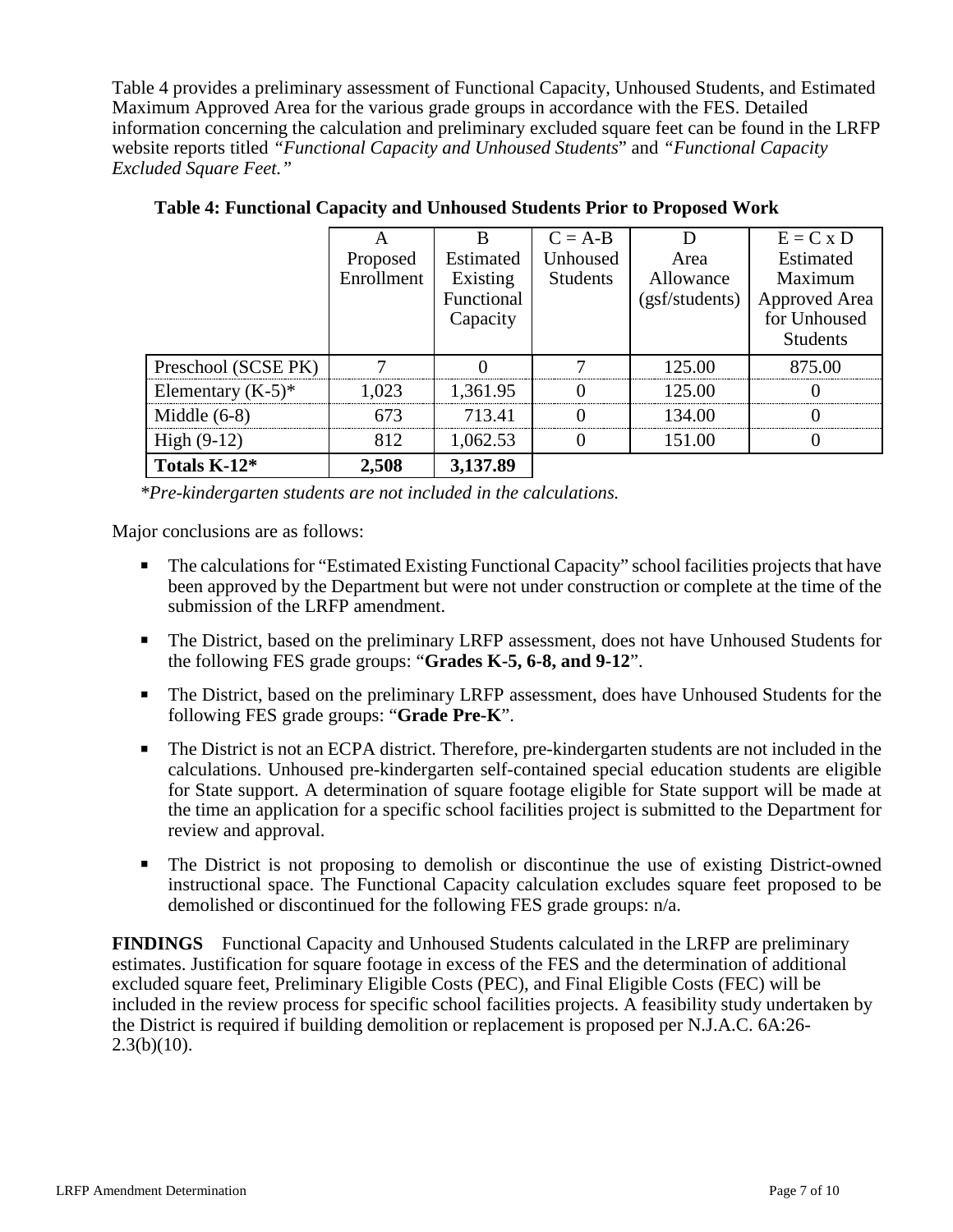# **5. Proposed Work**

The District was instructed to review the condition of its facilities and sites and to propose corrective *"system"* and *"inventory"* actions in its LRFP. *"System"* actions upgrade existing conditions without changing spatial configuration or size. Examples of system actions include new windows, finishes, and mechanical systems. *"Inventory"* actions address space problems by removing, adding, or altering sites, schools, buildings and rooms. Examples of inventory actions include building additions, the reconfiguration of existing walls, or changing room use.

Table 5 summarizes the type of work proposed in the District's LRFP for instructional buildings. Detailed information can be found in the LRFP website reports titled *"Site Asset Inventory," "LRFP Systems Actions Summary," and "LRFP Inventory Actions Summary."* 

| <b>Type of Work</b>                                     | Work Included in LRFP |
|---------------------------------------------------------|-----------------------|
| ystem Upgrades                                          |                       |
| <b>Inventory Changes</b>                                |                       |
| Room Reassignment or Reconfiguration                    | ۷Α۲                   |
| <b>Building Addition</b>                                | Yes                   |
| New Building                                            |                       |
| Partial or Whole Building Demolition or Discontinuation |                       |
| New Site                                                |                       |

### **Table 5: Proposed Work for Instructional Building**

Major conclusions are as follows:

- The District has proposed system upgrades in one or more instructional buildings.
- The District has proposed inventory changes, including additions and reconfigurations to the **Hubbard and Tisdale Elementary Schools, Smith Middle School, and Ramsey High School**.
- The District has not proposed new construction in lieu of rehabilitation in one or more instructional buildings.

Please note that costs represented in the LRFP are for capital planning purposes only. Estimated costs are not intended to represent preliminary eligible costs or final eligible costs of approved school facilities projects.

The Act (N.J.S.A. 18A:7G-7b) provides that all school facilities shall be deemed suitable for rehabilitation unless a pre-construction evaluation undertaken by the District demonstrates to the satisfaction of the Commissioner that the structure might pose a risk to the safety of the occupants even after rehabilitation or that rehabilitation is not cost-effective. Pursuant to N.J.A.C. 6A:26- 2.3(b)(10), the Commissioner may identify school facilities for which new construction is proposed in lieu of rehabilitation for which it appears from the information presented that new construction is justified, provided, however, that for such school facilities so identified, the District must submit a feasibility study as part of the application for the specific school facilities project. The cost of each proposed building replacement is compared to the cost of additions or rehabilitation required to eliminate health and safety deficiencies and to achieve the District's programmatic model.

Facilities used for non-instructional or non-educational purposes are ineligible for State support under the Act. However, projects for such facilities shall be reviewed by the Department to determine whether they are consistent with the District's LRFP and whether the facility, if it is to house students (full or part time) conforms to educational adequacy requirements. These projects shall conform to all applicable statutes and regulations.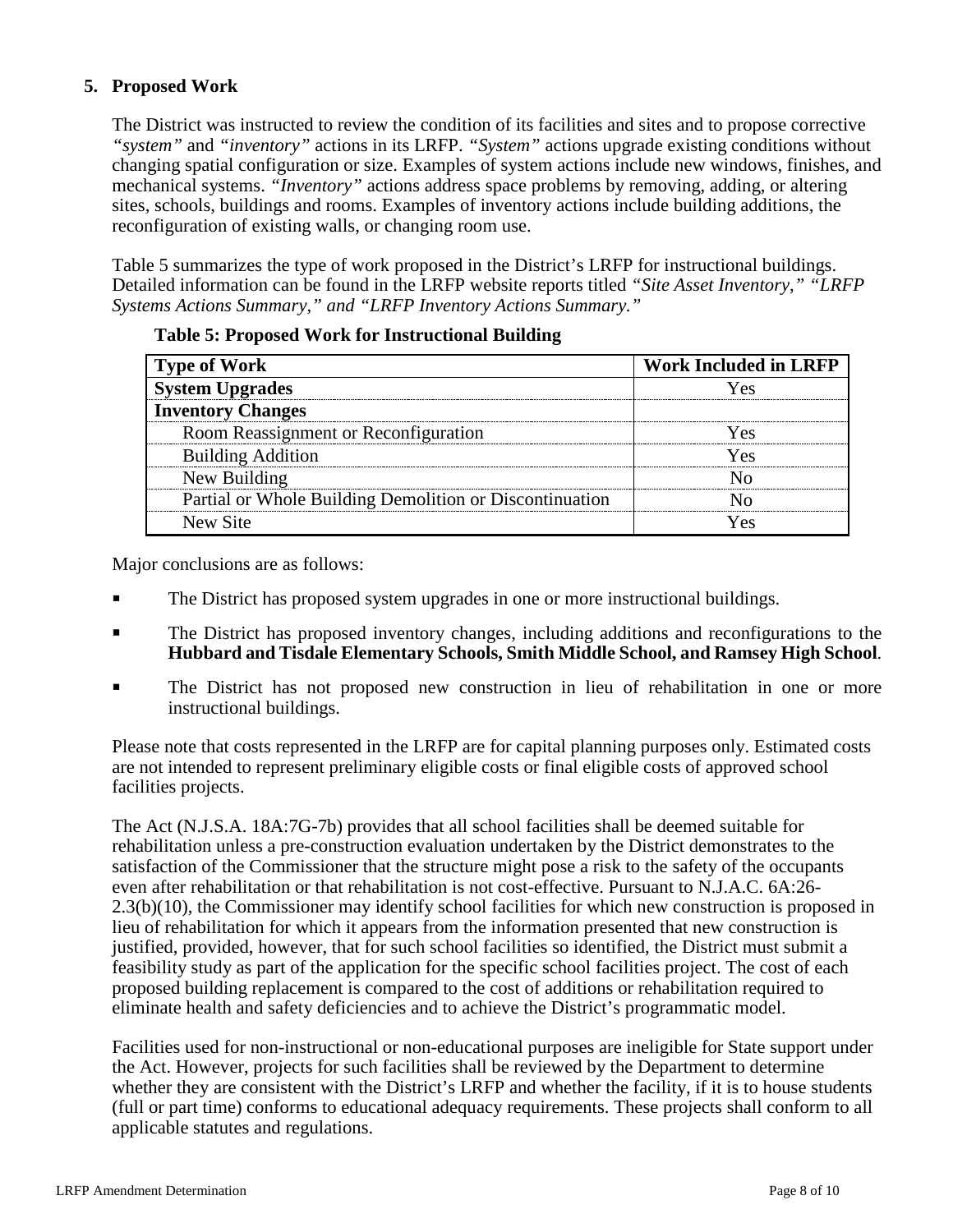**FINDINGS** The Department has determined that the proposed work is adequate for approval of the District's LRFP amendment. However, Department approval of proposed work in the LRFP does not imply that the District may proceed with a school facilities project. The District must submit individual project applications with cost estimates for Department project approval. Both school facilities project approval and other capital project review require consistency with the District's approved LRFP.

# **6. Functional Capacity and Unhoused Students After Completion of Proposed Work**

The *Functional Capacity* of the District's schools *after* completion of the scope of work proposed in the LRFP was calculated to highlight any remaining Unhoused Students.

Table 6 provides a preliminary assessment of Unhoused Students and Estimated Remaining Maximum Area after completion of new construction proposed in the LRFP, if applicable. Detailed information concerning the calculation can be found in the website report titled *"Functional Capacity and Unhoused Students.*"

|                      | <b>Estimated</b> | Total   | Proposed     | Unhoused        | Estimated       |
|----------------------|------------------|---------|--------------|-----------------|-----------------|
|                      | Maximum          | New GSF | Functional   | <b>Students</b> | Maximum         |
|                      | Approved         |         | Capacity     | after           | Area for        |
|                      | Area for         |         | after        | Construction    | Unhoused        |
|                      | Unhoused         |         | Construction |                 | <b>Students</b> |
|                      | <b>Students</b>  |         |              |                 | Remaining       |
| Preschool (PK)       | 875.00           |         |              |                 | 875.00          |
| Elementary $(K-5)^*$ |                  | 12.009  | 1,458.02     |                 |                 |
| Middle $(6-8)$       |                  | 10.002  | 788.05       |                 |                 |
| High $(9-12)$        |                  | 6,423   | 1,105.07     |                 |                 |
| <b>Totals K-12</b>   |                  |         | 3,351.14     |                 |                 |

**Table 6: Functional Capacity and Unhoused Students After Completion of Proposed Work**

*\*Pre-kindergarten students are not included in the calculations.*

Major conclusions are as follows:

- New construction is proposed for the following grade groups: "**Grades K-5, 6-8, and 9-12**".
- Proposed new construction exceeds the estimated maximum area allowance for Unhoused Students prior to the completion of the proposed work for the following grade groups: "**Grades K-5, 6-8, and 9-12**".
- The District, based on the preliminary LRFP assessment, will not have Unhoused Students after completion of the proposed LRFP work for the following grade groups: "**Grades K-5, 6-8, and 9-12**".
- The District, based on the preliminary LRFP assessment, will have Unhoused Students after completion of the proposed LRFP work for the following grade groups: "**Grade Pre-K**"

**FINDINGS** The Functional Capacity and Unhoused Students calculated in the LRFP are preliminary estimates. Justification for square footage in excess of the FES and the determination of additional excluded square feet, Preliminary Eligible Costs (PEC), and Final Eligible Costs (FEC) will be included in the review process for specific school facilities projects.